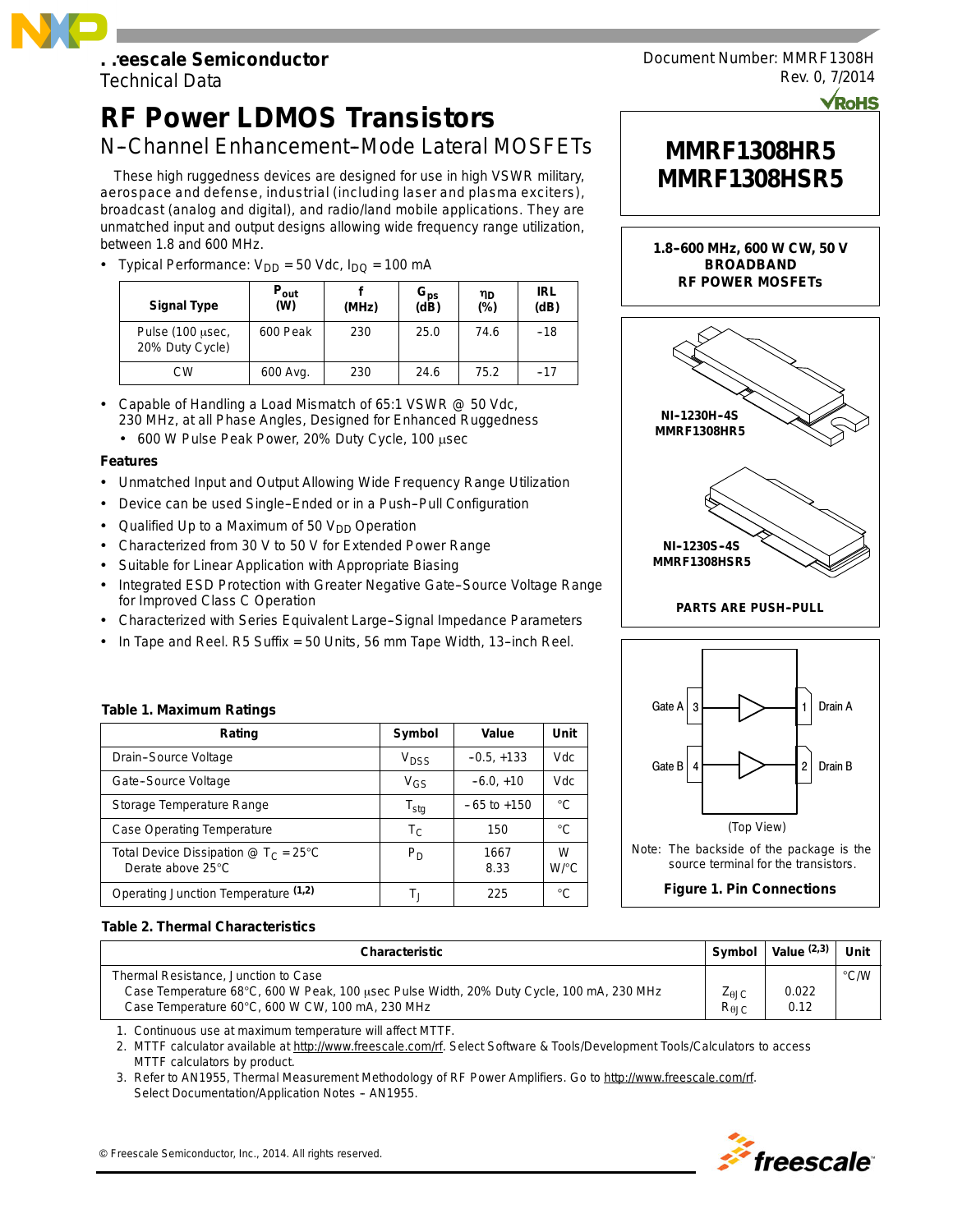

#### **Table 3. ESD Protection Characteristics**

<u> 1989 - Johann Stoff, martin santa shekara ta 1989 - A</u>

| <b>Test Methodology</b>                                                                                                                                                                     |                             | <b>Class</b> |      |     |             |  |
|---------------------------------------------------------------------------------------------------------------------------------------------------------------------------------------------|-----------------------------|--------------|------|-----|-------------|--|
| Human Body Model (per JESD22-A114)                                                                                                                                                          |                             |              |      | 2   |             |  |
| Machine Model (per EIA/JESD22-A115)                                                                                                                                                         |                             |              |      | B   |             |  |
| Charge Device Model (per JESD22-C101)                                                                                                                                                       |                             |              |      | IV  |             |  |
| <b>Table 4. Electrical Characteristics</b> $(T_A = 25^{\circ}C \text{ unless otherwise noted})$                                                                                             |                             |              |      |     |             |  |
| <b>Characteristic</b>                                                                                                                                                                       | Symbol                      | Min          | Typ  | Max | Unit        |  |
| Off Characteristics (1)                                                                                                                                                                     |                             |              |      |     |             |  |
| Gate-Source Leakage Current<br>$(V_{GS} = 5$ Vdc, $V_{DS} = 0$ Vdc)                                                                                                                         | <b>I</b> GSS                |              |      | 1   | μAdc        |  |
| Drain-Source Breakdown Voltage<br>$(V_{GS} = 0$ Vdc, $I_D = 100$ mA)                                                                                                                        | $V_{(BR)DSS}$               | 133          |      |     | Vdc         |  |
| Zero Gate Voltage Drain Leakage Current<br>$(V_{DS} = 50$ Vdc, $V_{GS} = 0$ Vdc)                                                                                                            | $I_{DSS}$                   |              |      | 10  | <b>µAdc</b> |  |
| Zero Gate Voltage Drain Leakage Current<br>$(V_{DS} = 100$ Vdc, $V_{GS} = 0$ Vdc)                                                                                                           | $I_{DSS}$                   |              |      | 20  | μAdc        |  |
| <b>On Characteristics</b>                                                                                                                                                                   |                             |              |      |     |             |  |
| Gate Threshold Voltage (1)<br>$(V_{DS} = 10$ Vdc, $I_D = 960$ $\mu$ Adc)                                                                                                                    | $V_{GS(th)}$                | 1.7          | 2.2  | 2.7 | Vdc         |  |
| Gate Quiescent Voltage<br>$(V_{DD} = 50$ Vdc, $I_D = 100$ mAdc, Measured in Functional Test)                                                                                                | $V_{GS(Q)}$                 | 2.0          | 2.5  | 3.0 | Vdc         |  |
| Drain-Source On-Voltage (1)<br>$(V_{GS} = 10$ Vdc, $I_D = 2$ Adc)                                                                                                                           | $V_{DS(on)}$                |              | 0.26 |     | Vdc         |  |
| Dynamic Characteristics (1)                                                                                                                                                                 |                             |              |      |     |             |  |
| Reverse Transfer Capacitance<br>$(V_{DS} = 50$ Vdc $\pm$ 30 mV(rms) ac @ 1 MHz, $V_{GS} = 0$ Vdc)                                                                                           | C <sub>rss</sub>            |              | 1.60 |     | pF          |  |
| <b>Output Capacitance</b><br>$(V_{DS} = 50$ Vdc $\pm$ 30 mV(rms)ac @ 1 MHz, V <sub>GS</sub> = 0 Vdc)                                                                                        | $\mathrm{C}_{\mathrm{oss}}$ |              | 129  |     | pF          |  |
| Input Capacitance<br>$(V_{DS} = 50$ Vdc, $V_{GS} = 0$ Vdc $\pm$ 30 mV(rms) ac @ 1 MHz)                                                                                                      | $C_{iss}$                   |              | 342  |     | pF          |  |
| Functional Tests (In Freescale Test Fixture, 50 ohm system) $V_{DD}$ = 50 Vdc, $I_{DQ}$ = 100 mA, $P_{out}$ = 600 W Peak (120 W Avg.), f = 230 MHz,<br>100 usec Pulse Width, 20% Duty Cycle |                             |              |      |     |             |  |

| Power Gain        | ს <sub>ps</sub> | 23.5              | 25.0  | 26.5          | dB |
|-------------------|-----------------|-------------------|-------|---------------|----|
| Drain Efficiency  | ηD              | 73.5              | 74.6  |               | %  |
| Input Return Loss | <b>IRL</b>      | $\hspace{0.05cm}$ | $-18$ | $\sim$<br>-14 | dB |

1. Each side of device measured separately.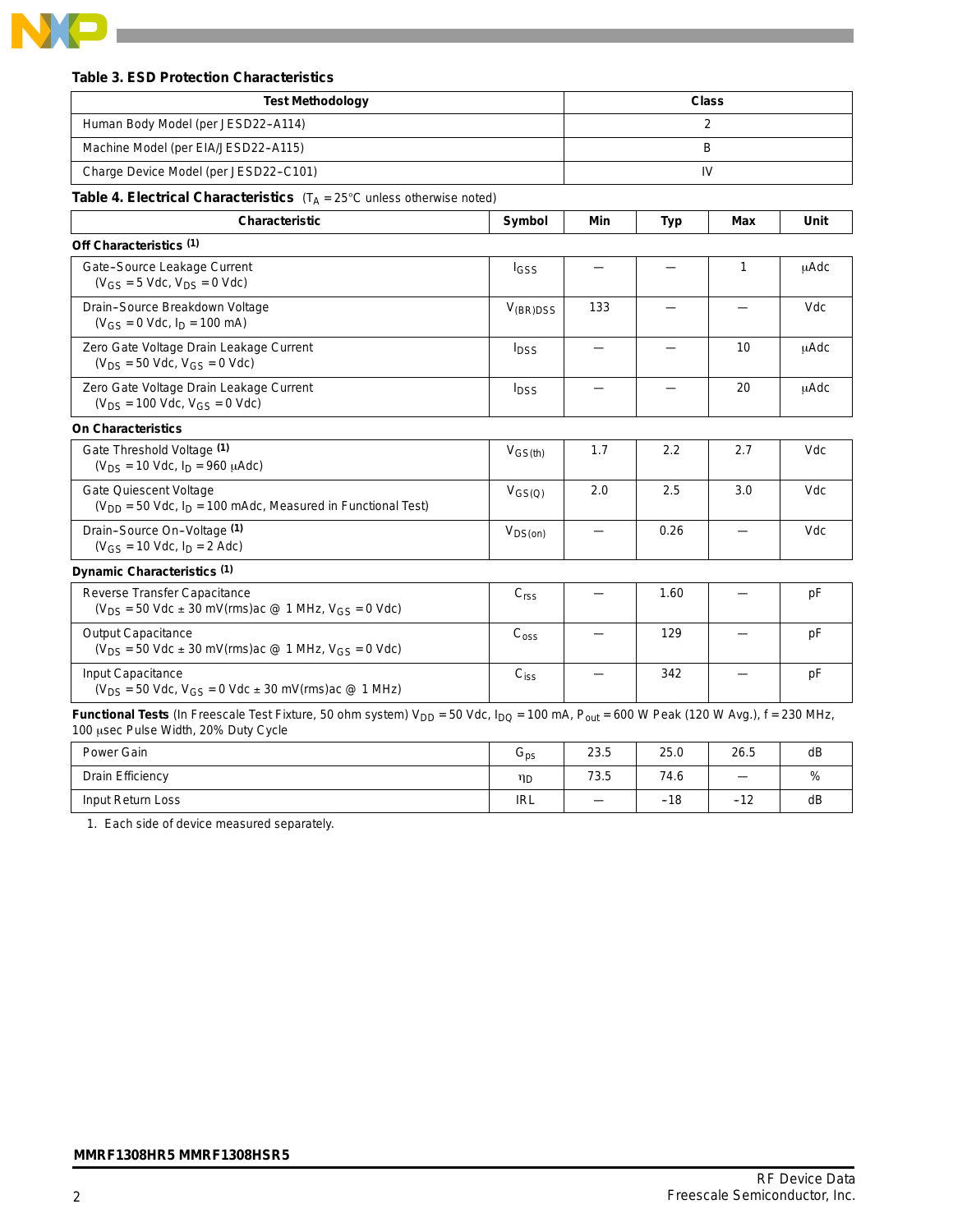



Figure 2. MMRF1308HR5(HSR5) Test Circuit Schematic - Pulse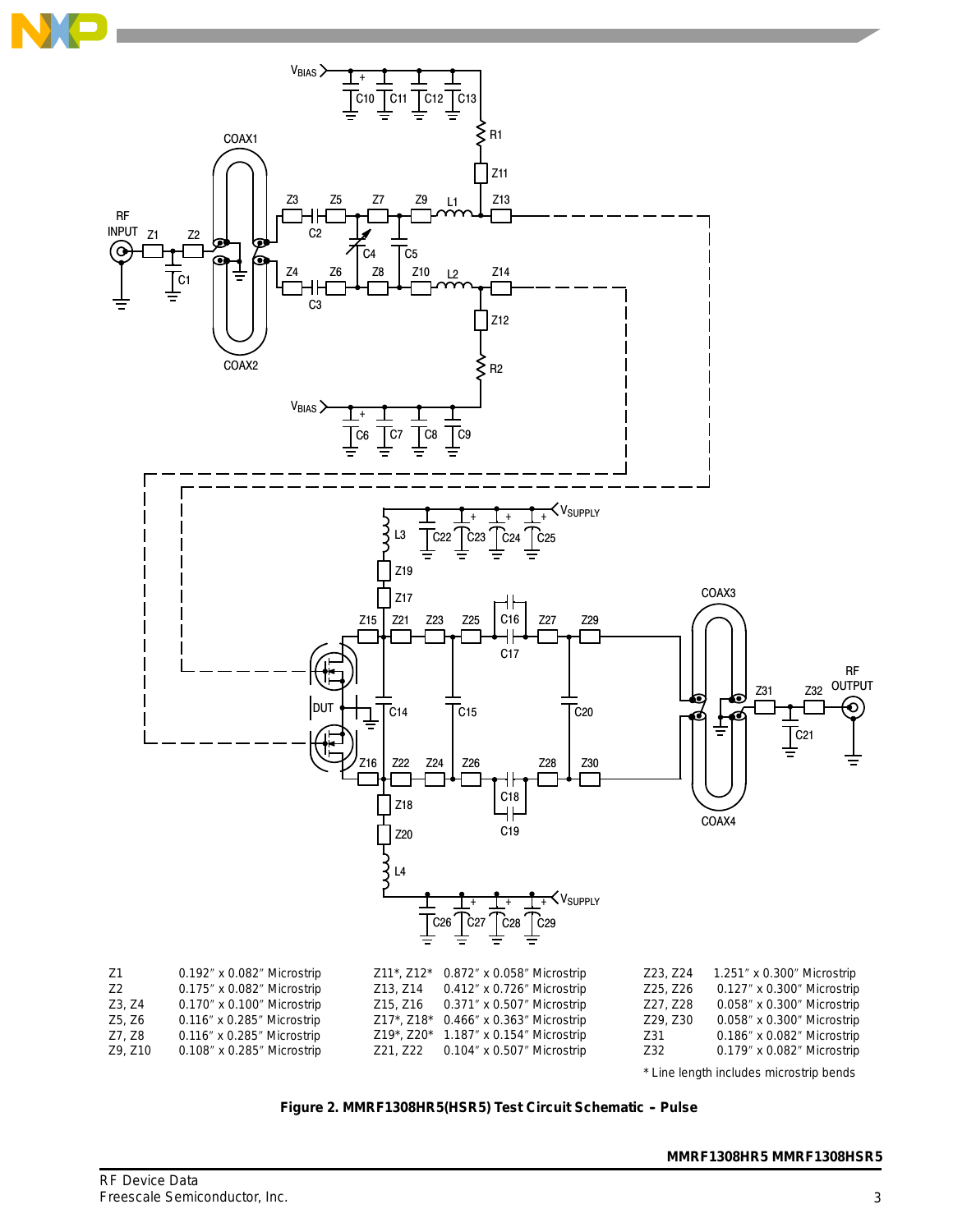



**Figure 3. MMRF1308HR5(HSR5) Test Circuit Component Layout -- Pulse**

| Part                            | <b>Description</b>                       | <b>Part Number</b>   | <b>Manufacturer</b> |
|---------------------------------|------------------------------------------|----------------------|---------------------|
| C <sub>1</sub>                  | 12 pF Chip Capacitor                     | ATC100B120JT500XT    | <b>ATC</b>          |
| C <sub>2</sub> , C <sub>3</sub> | 27 pF Chip Capacitors                    | ATC100B270JT500XT    | <b>ATC</b>          |
| C4                              | 0.8-8.0 pF Variable Capacitor, Gigatrim  | 27291SL              | Johanson            |
| C <sub>5</sub>                  | 33 pF Chip Capacitor                     | ATC100B330JT500XT    | ATC                 |
| C6, C10                         | 22 µF, 35 V Tantalum Capacitors          | T491X226K035AT       | Kemet               |
| C7, C11                         | 0.1 µF Chip Capacitors                   | CDR33BX104AKYS       | <b>AVX</b>          |
| C8, C12                         | 220 nF Chip Capacitors                   | C1812C224K5RACTU     | Kemet               |
| C9, C13, C22, C26               | 1000 pF Chip Capacitors                  | ATC100B102JT50XT     | <b>ATC</b>          |
| C14                             | 36 pF Chip Capacitor                     | ATC100B360JT500XT    | <b>ATC</b>          |
| C <sub>15</sub>                 | 51 pF Chip Capacitor                     | ATC100B510GT500XT    | <b>ATC</b>          |
| C16, C17, C18, C19              | 240 pF Chip Capacitors                   | ATC100B241JT200XT    | <b>ATC</b>          |
| C <sub>20</sub>                 | 39 pF Chip Capacitor                     | ATC100B390JT500XT    | <b>ATC</b>          |
| C <sub>21</sub>                 | 10 pF Chip Capacitor                     | ATC100B100JT500XT    | <b>ATC</b>          |
| C23, C24, C25, C27, C28, C29    | 470 µF, 63 V Electrolytic Capacitors     | MCGPR63V477M13X26-RH | Multicomp           |
| Coax1, 2, 3, 4                  | 25 Ω Semi Rigid Coax, 2.2" Shield Length | UT-141C-25           | Micro Coax          |
| L1, L2                          | 5 nH Inductors                           | A02TKLC              | Coilcraft           |
| L3, L4                          | 6.6 nH Inductors                         | GA3093-ALC           | Coilcraft           |
| R1, R2                          | 10 Ω Chip Resistors                      | CRCW120610R0JNEA     | Vishay              |
| <b>PCB</b>                      | 0.030", $\epsilon_{r} = 2.55$            | AD255A               | Arlon               |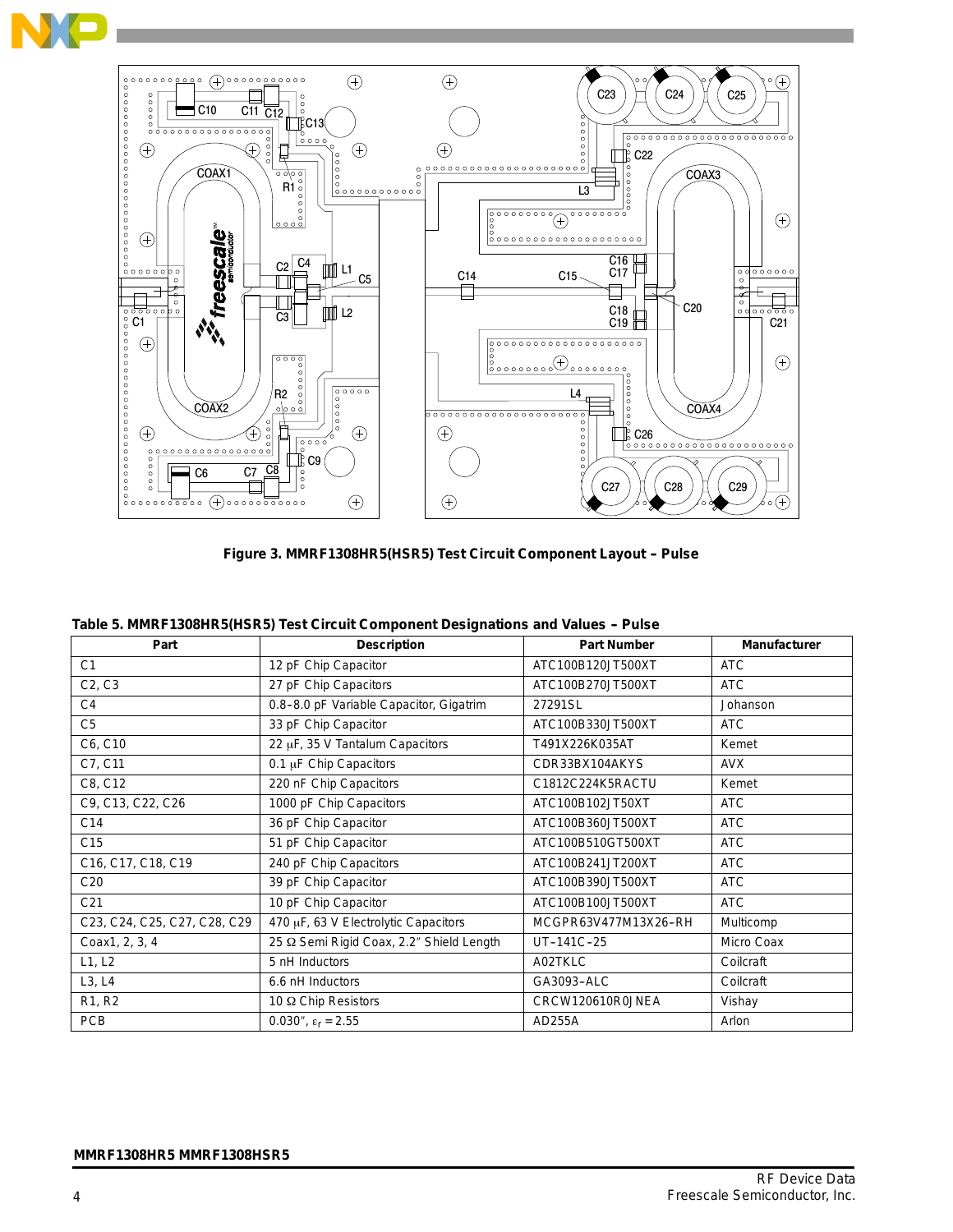

#### **TYPICAL CHARACTERISTICS**





**Figure 4. Capacitance versus Drain-Source Voltage** 







**Figure 8. Drain Efficiency versus Output Power**



**Figure 5. Output Power versus Input Power**



**Figure 7. Power Gain versus Output Power**



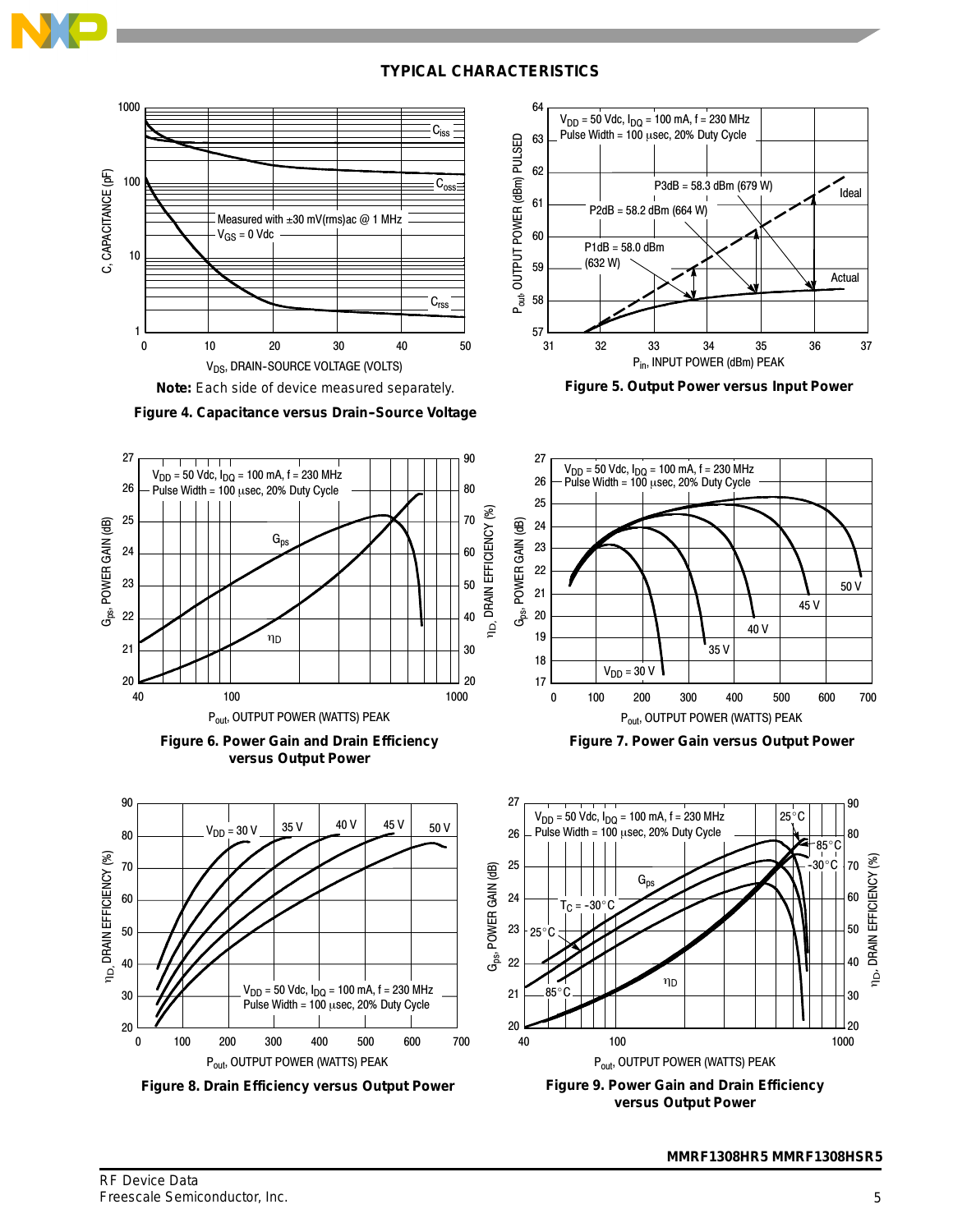

#### **TYPICAL CHARACTERISTICS**



MTTF calculator available at http://www.freescale.com/rf. Select Software & Tools/Development Tools/Calculators to access MTTF calculators by product.

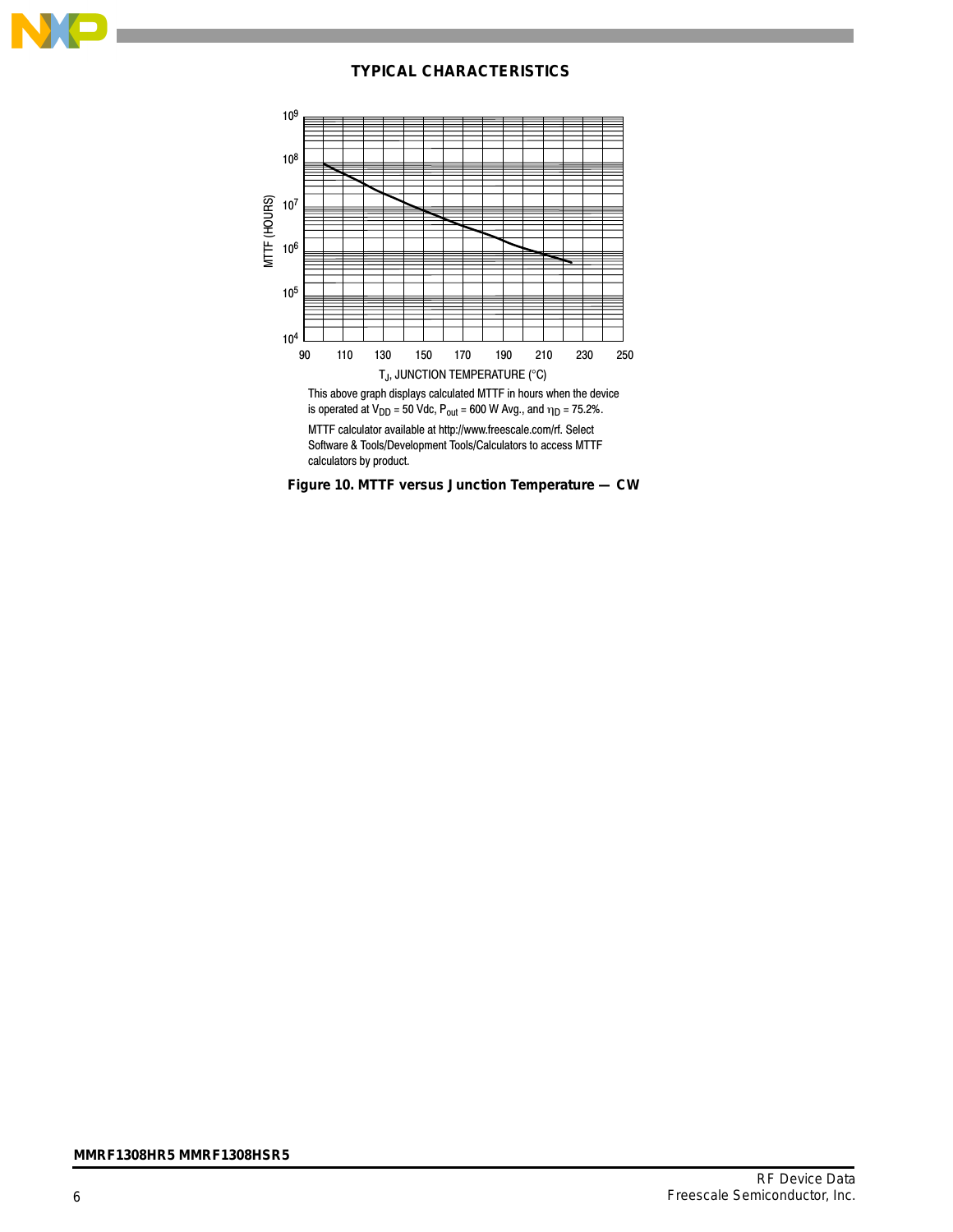

 $V_{DD}$  = 50 Vdc,  $I_{DQ}$  = 100 mA,  $P_{out}$  = 600 W Peak

| <b>MHz</b> | <b>Leource</b> | Zload          |
|------------|----------------|----------------|
| 230        | $1.78 + j5.45$ | $2.75 + j5.30$ |

 $Z_{\text{source}} =$  Test circuit impedance as measured from gate to gate, balanced configuration.

 $Z<sub>load</sub>$  = Test circuit impedance as measured from drain to drain, balanced configuration.



**Figure 11. Series Equivalent Source and Load Impedance**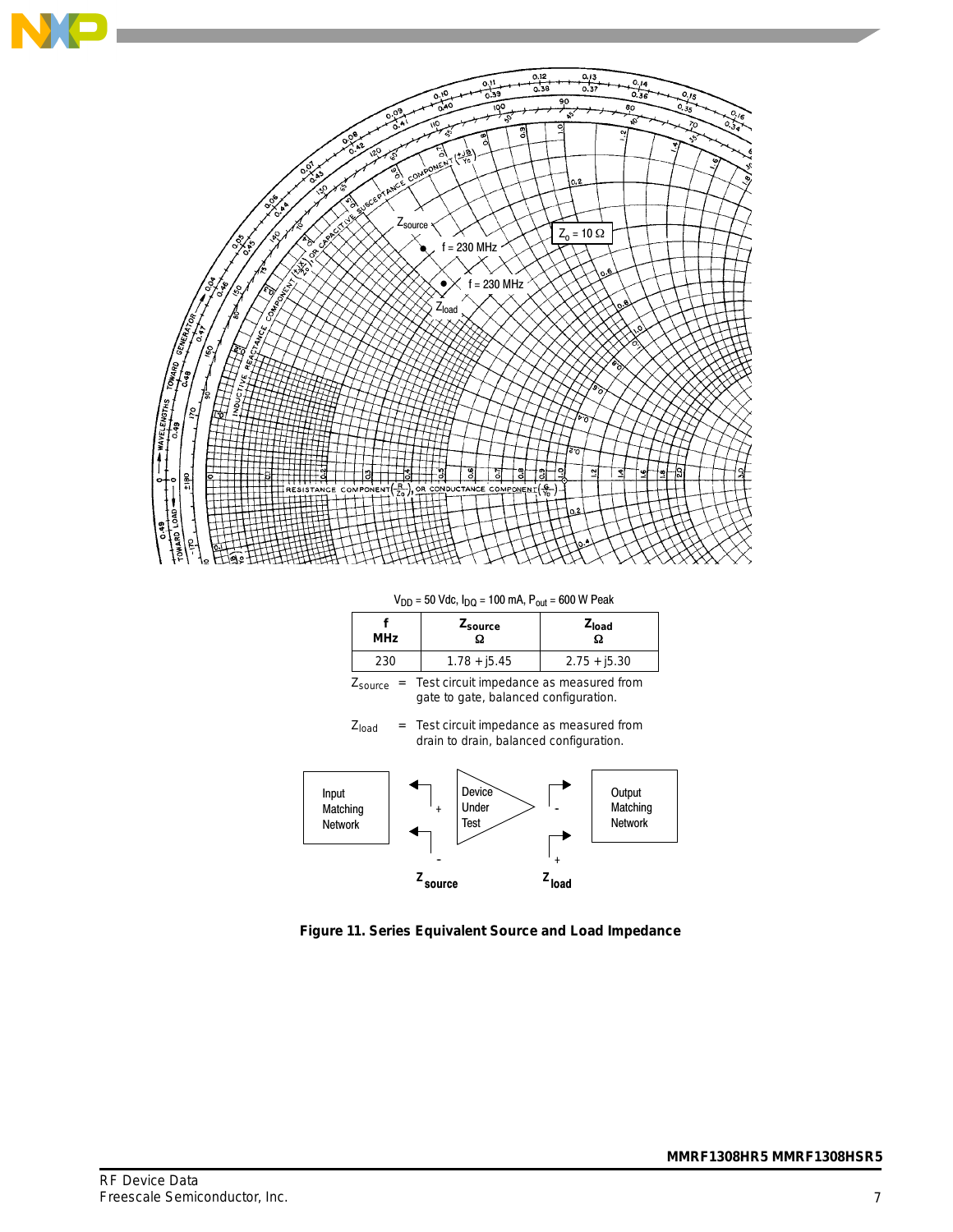**PACKAGE DIMENSIONS**



| FREESCALE SEMICONDUCTOR,<br>O<br>INC.<br>ALL RIGHTS RESERVED. | MECHANICAL OUTLINE |                     | PRINT VERSION NOT TO SCALE |             |  |
|---------------------------------------------------------------|--------------------|---------------------|----------------------------|-------------|--|
| TITLE:                                                        |                    |                     | DOCUMENT NO: 98ASB16977C   | RFV:        |  |
| $NI-1230-4H$                                                  |                    | STANDARD: NON-JEDEC |                            |             |  |
|                                                               |                    |                     |                            | 28 FEB 2013 |  |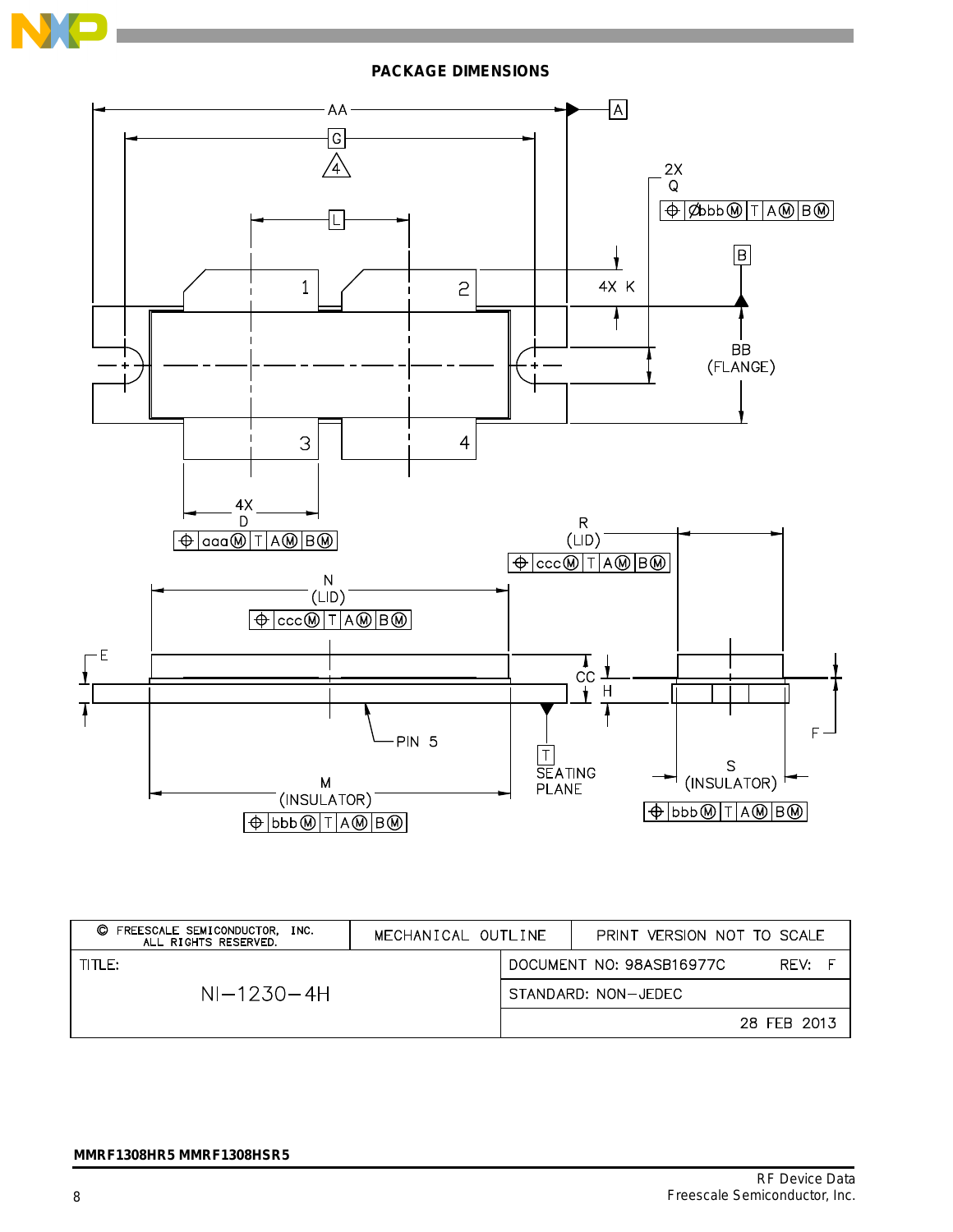

NOTES:

- 1. INTERPRET DIMENSIONS AND TOLERANCES PER ASME Y14.5M-1994.
- 2. CONTROLLING DIMENSION: INCH
- 3. DIMENSION H IS MEASURED . 030 INCH (0.762 MM) AWAY FROM PACKAGE BODY.

RECOMMENDED BOLT CENTER DIMENSION OF 1.52 INCH (38.61 MM) BASED ON M3 SCREW.  $\sqrt{4}$ 

|              |                                                                                  | <b>INCH</b> |            | <b>MILLIMETER</b>   |                                       |                            | <b>INCH</b>  |            | <b>MILLIMETER</b> |
|--------------|----------------------------------------------------------------------------------|-------------|------------|---------------------|---------------------------------------|----------------------------|--------------|------------|-------------------|
| <b>DIM</b>   | <b>MIN</b>                                                                       | <b>MAX</b>  | <b>MIN</b> | <b>MAX</b>          | <b>DIM</b>                            | <b>MIN</b>                 | MAX          | <b>MIN</b> | <b>MAX</b>        |
| AA           | 1.615                                                                            | 1.625       | 41.02      | 41.28               | N                                     | 1.218                      | 1.242        | 30.94      | 31.55             |
| <b>BB</b>    | .395                                                                             | .405        | 10.03      | 10.29               | Q                                     | .120                       | .130         | 3.05       | 3.30              |
| CC           | .170                                                                             | .190        | 4.32       | 4.83                | R                                     | .355                       | .365         | 9.02       | 9.27              |
| D            | .455                                                                             | .465        | 11.56      | 11.81               | S.                                    | .365                       | .375         | 9.27       | 9.53              |
| E            | .062                                                                             | .066        | 1.57       | 1.68                |                                       |                            |              |            |                   |
| F            | .004                                                                             | .007        | 0.10       | 0.18                |                                       |                            |              |            |                   |
| G            |                                                                                  | 1.400 BSC   |            | 35.56 BSC           | aaa                                   |                            | .013         | 0.33       |                   |
| H            | .082                                                                             | .090        | 2.08       | 2.29                | bbb                                   |                            | .010         | 0.25       |                   |
| Κ            | .117                                                                             | .137        | 2.97       | 3.48                | CCC                                   |                            | .020<br>0.51 |            |                   |
| L            |                                                                                  | .540 BSC    |            | 13.72 BSC           |                                       |                            |              |            |                   |
| M            | 1.219                                                                            | 1.241       | 30.96      | 31.52               |                                       |                            |              |            |                   |
|              |                                                                                  |             |            |                     |                                       |                            |              |            |                   |
|              |                                                                                  |             |            |                     |                                       |                            |              |            |                   |
|              | C FREESCALE SEMICONDUCTOR,<br>INC.<br>MECHANICAL OUTLINE<br>ALL RIGHTS RESERVED. |             |            |                     |                                       | PRINT VERSION NOT TO SCALE |              |            |                   |
| TITLE:       |                                                                                  |             |            |                     | DOCUMENT NO: 98ASB16977C<br>F<br>REV: |                            |              |            |                   |
| $NI-1230-4H$ |                                                                                  |             |            | STANDARD: NON-JEDEC |                                       |                            |              |            |                   |
|              |                                                                                  |             |            |                     | 28 FEB 2013                           |                            |              |            |                   |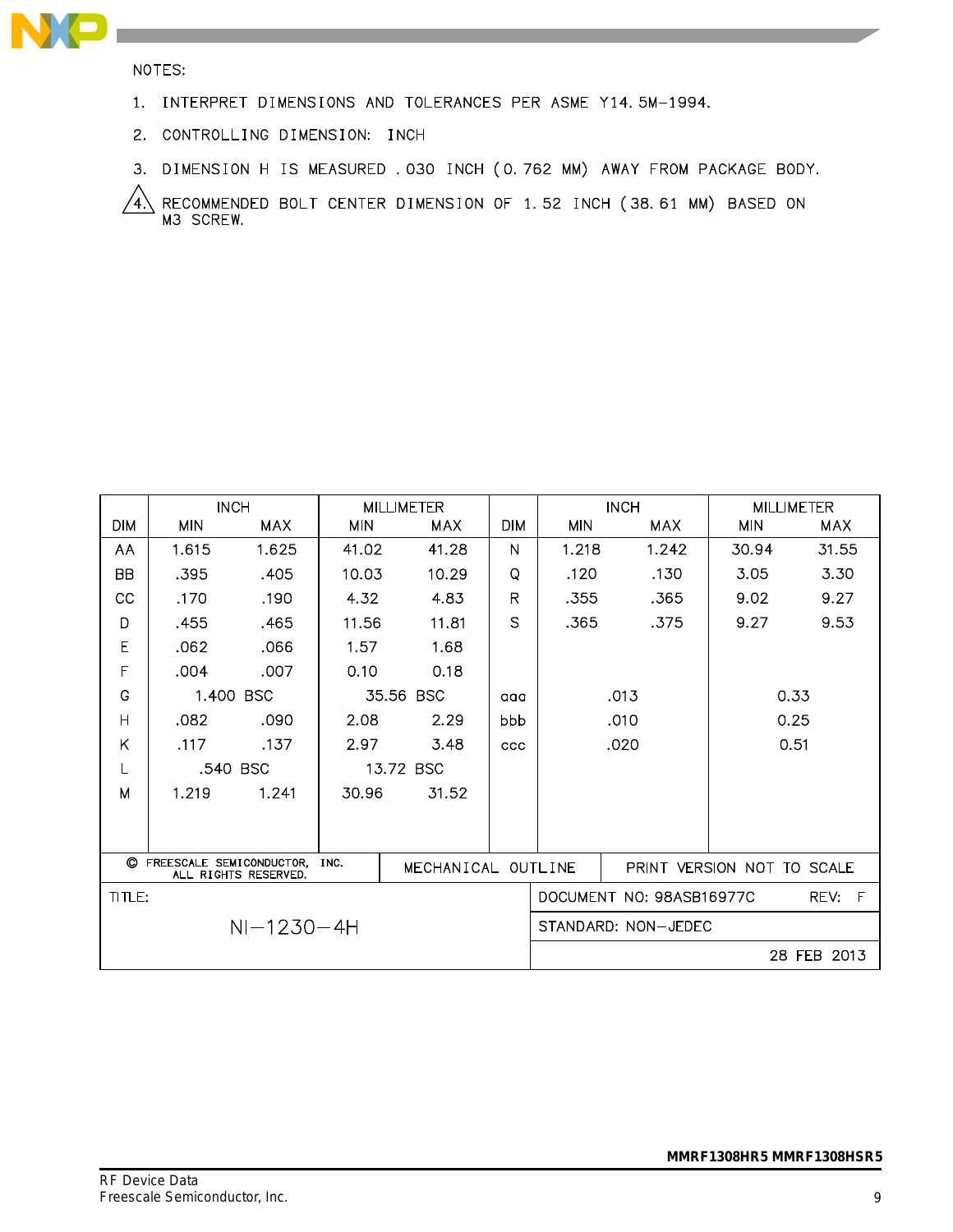



| FREESCALE SEMICONDUCTOR, INC.<br>O<br>ALL RIGHTS RESERVED. | MECHANICAL OUTLINE |                                    | PRINT VERSION NOT TO SCALE |  |  |
|------------------------------------------------------------|--------------------|------------------------------------|----------------------------|--|--|
| TITLE:                                                     |                    | DOCUMENT NO: 98ARB18247C<br>RFV: G |                            |  |  |
| $NI-1230-4S$                                               |                    | STANDARD: NON-JEDEC                |                            |  |  |
|                                                            |                    |                                    | 01 MAR 2013                |  |  |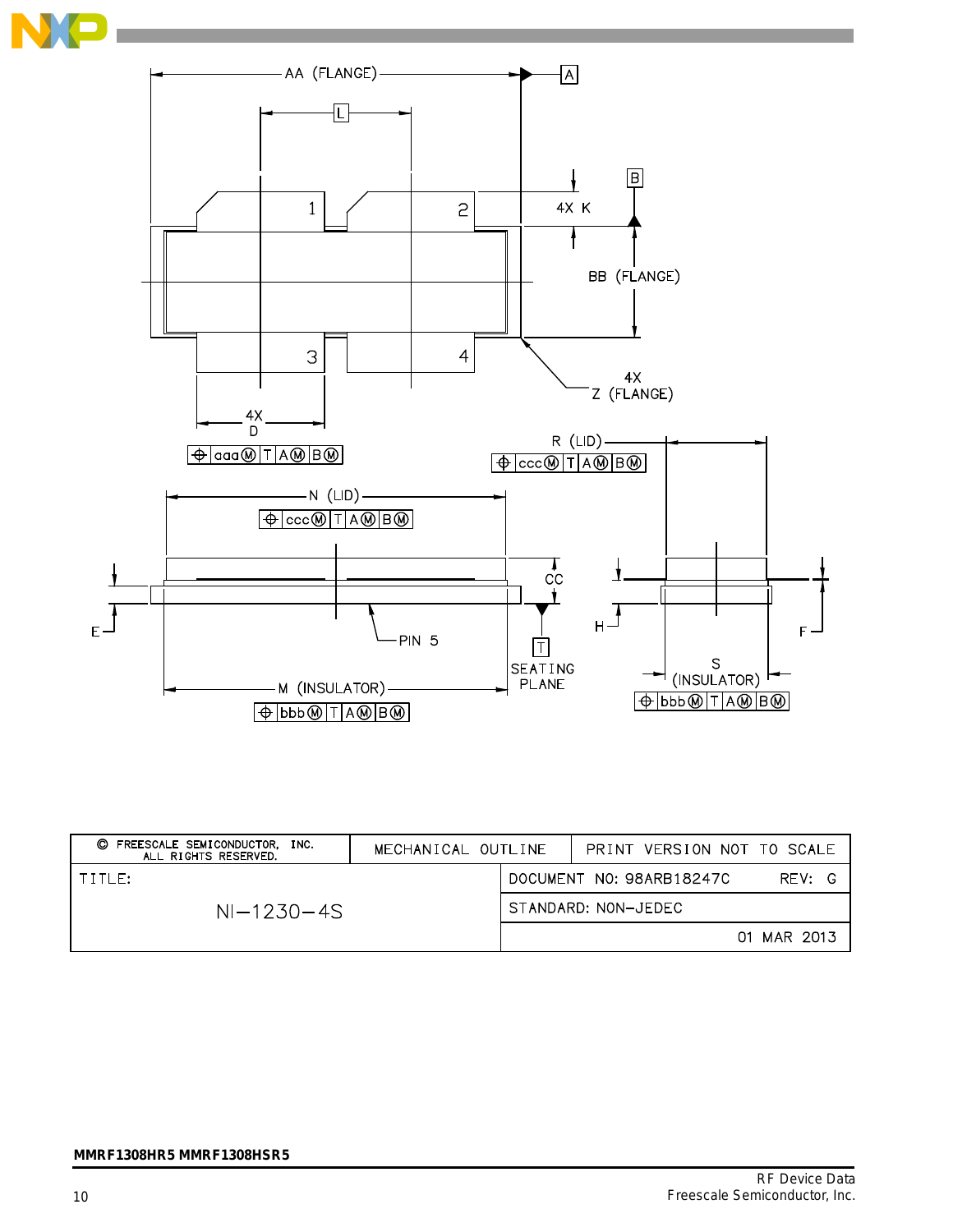

NOTES:

- 1. INTERPRET DIMENSIONS AND TOLERANCES PER ASME Y14.5M-1994.
- 2. CONTROLLING DIMENSION: INCH
- 3. DIMENSION H IS MEASURED .030 INCH (0.762 MM) AWAY FROM PACKAGE BODY

| <b>DIM</b>              | <b>MIN</b> | <b>INCHES</b><br>MAX                               | <b>MIN</b> | <b>MILLIMETERS</b><br><b>MAX</b> | <b>DIM</b>          | <b>MIN</b> | <b>INCHES</b><br>MAX     | <b>MIN</b>                 | <b>MILLIMETERS</b><br>MAX |
|-------------------------|------------|----------------------------------------------------|------------|----------------------------------|---------------------|------------|--------------------------|----------------------------|---------------------------|
| AA                      | 1.265      | 1.275                                              | 32.13      | 32.39                            | R.                  | .355       | .365                     | 9.02                       | 9.27                      |
| <b>BB</b>               | .395       | .405                                               | 10.03      | 10.29                            | S                   | .365       | .375                     | 9.27                       | 9.53                      |
| CC                      | .170       | .190                                               | 4.32       | 4.83                             | Z                   |            | R.040                    |                            | R1.02                     |
|                         |            |                                                    |            |                                  |                     | R.000      |                          | R0.00                      |                           |
| D                       | .455       | .465                                               | 11.56      | 11.81                            |                     |            |                          |                            |                           |
| E                       | .062       | .066                                               | 1.57       | 1.68                             | aaa                 |            | .013                     |                            | 0.33                      |
| F                       | .004       | .007                                               | 0.10       | 0.18                             | bbb                 |            | .010                     |                            | 0.25                      |
| $\overline{\mathsf{H}}$ | .082       | .090                                               | 2.08       | 2.29                             | ccc                 | .020       |                          | 0.51                       |                           |
| Κ                       | .117       | .137                                               | 2.97       | 3.48                             |                     |            |                          |                            |                           |
| L                       |            | .540 BSC                                           |            | 13.72 BSC                        |                     |            |                          |                            |                           |
| M                       | 1.219      | 1.241                                              | 30.96      | 31.52                            |                     |            |                          |                            |                           |
| N                       | 1.218      | 1.242                                              | 30.94      | 31.55                            |                     |            |                          |                            |                           |
|                         |            |                                                    |            |                                  |                     |            |                          |                            |                           |
|                         |            |                                                    |            |                                  |                     |            |                          |                            |                           |
|                         |            | C FREESCALE SEMICONDUCTOR,<br>ALL RIGHTS RESERVED. | INC.       | MECHANICAL OUTLINE               |                     |            |                          | PRINT VERSION NOT TO SCALE |                           |
| TITLE:                  |            |                                                    |            |                                  |                     |            | DOCUMENT NO: 98ARB18247C |                            | REV:<br>-G                |
| $NI-1230-4S$            |            |                                                    |            |                                  | STANDARD: NON-JEDEC |            |                          |                            |                           |
|                         |            |                                                    |            |                                  |                     |            |                          | 01                         | MAR 2013                  |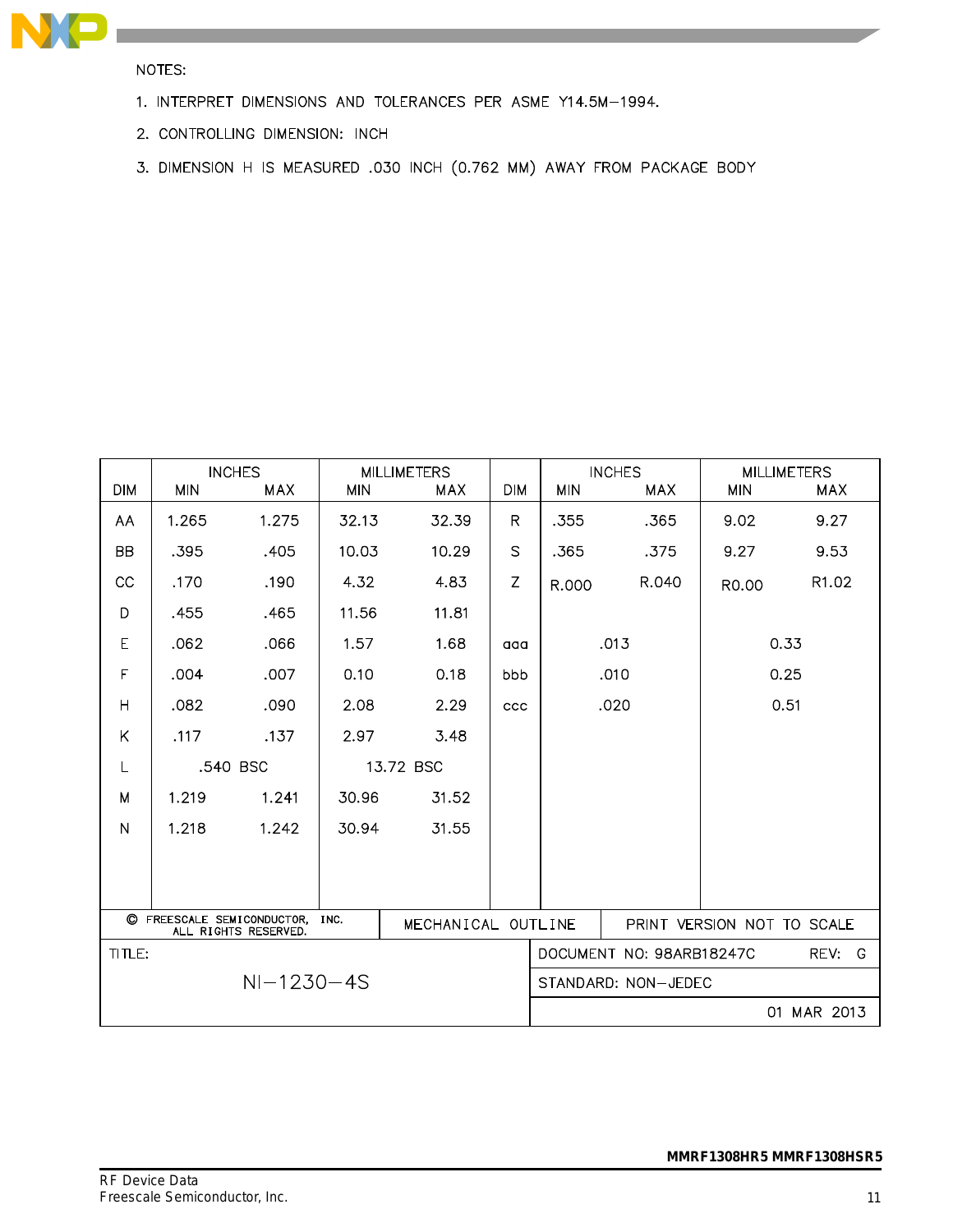

#### **PRODUCT DOCUMENTATION AND SOFTWARE**

Refer to the following resources to aid your design process.

#### **Application Notes**

- AN1955: Thermal Measurement Methodology of RF Power Amplifiers
- **Engineering Bulletins**
- EB212: Using Data Sheet Impedances for RF LDMOS Devices
- **Software**
- Electromigration MTTF Calculator

For Software, do a Part Number search at http://www.freescale.com, and select the "Part Number" link. Go to the Software & Tools tab on the part's Product Summary page to download the respective tool.

#### **REVISION HISTORY**

The following table summarizes revisions to this document.

| <b>Revision</b> | Date             | <b>Description</b>            |
|-----------------|------------------|-------------------------------|
|                 | <b>July 2014</b> | Initial Release of Data Sheet |